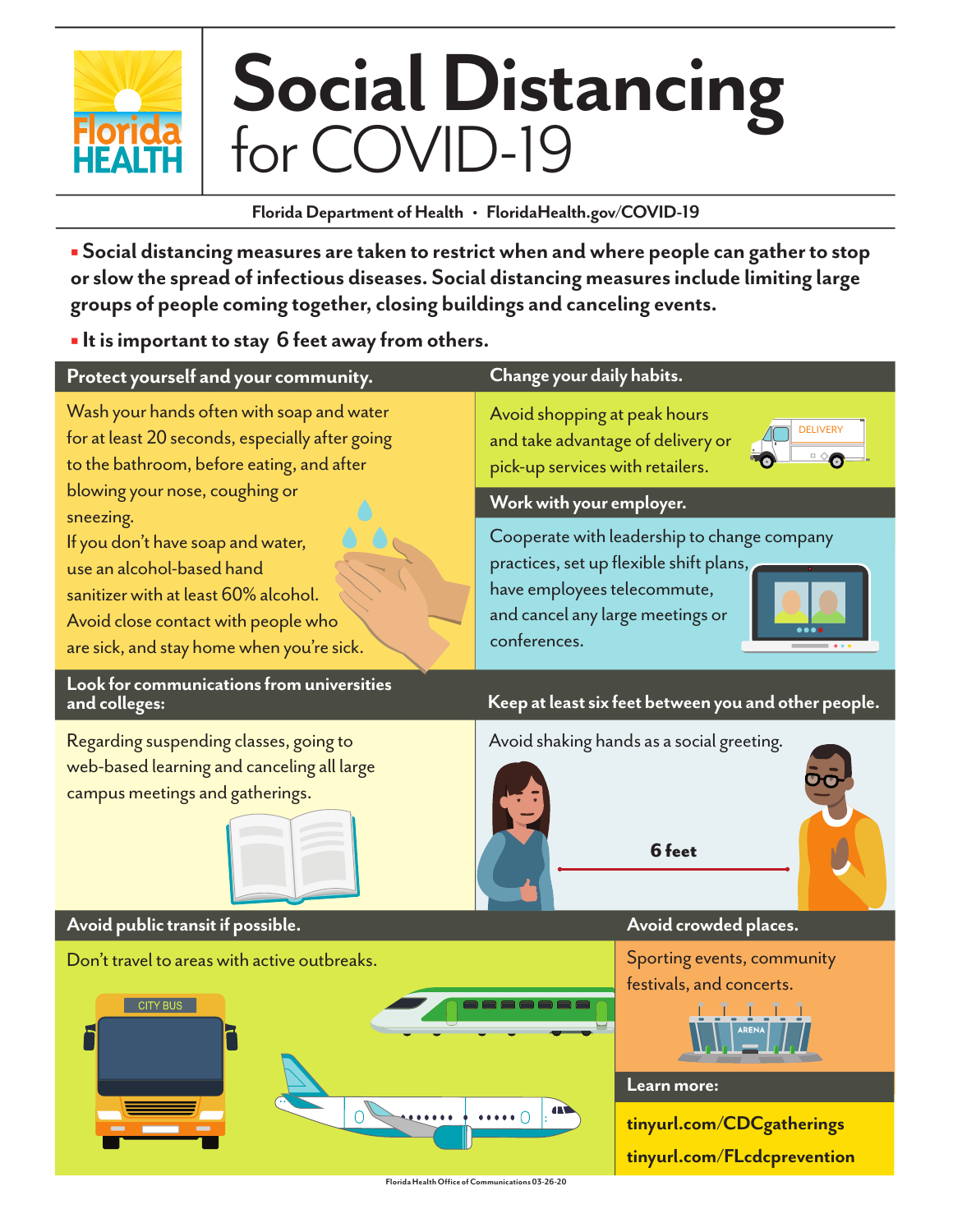

## **Distanciamiento social** para enfermedades infecciosas

**Departamento de Salud de Florida • FloridaHealth.gov**

**Se toman medidas de distanciamiento social para restringir cuándo y dónde pueden reunirse las personas para detener o enlentecer la diseminación de las enfermedades infecciosas. Las medidas de distanciamiento social incluyen la limitación de grandes grupos de personas reunidas, el cierre de edificios y la cancelación de eventos.** 

| Protéjase y proteja a su comunidad.                                                                                                                                                                      | Cambie sus hábitos diarios.                                                                                                                                                                            |
|----------------------------------------------------------------------------------------------------------------------------------------------------------------------------------------------------------|--------------------------------------------------------------------------------------------------------------------------------------------------------------------------------------------------------|
| Lávese las manos a menudo con jabón y agua<br>durante al menos 20 segundos, en especial<br>después de ir al baño, antes de comer y<br>después de sonarse la nariz, toser o                               | Evite hacer compras en horas pico y<br>aproveche los servicios de entrega o<br><b>ENTREGA</b><br>recogida con los minoristas.                                                                          |
| estornudar.                                                                                                                                                                                              | Trabaje con su empleador.                                                                                                                                                                              |
| Si no tiene agua y jabón, use un<br>desinfectante de manos con al<br>menos un 60 % de alcohol. Evite el<br>contacto directo con personas que<br>estén enfermas y quédese en casa<br>cuando esté enfermo. | Coopere con el liderazgo para cambiar las prácticas de<br>la compañía; establezca planes de<br>turno flexibles; haga que los<br>empleados teletrabajen y cancele<br>toda reunión o conferencia grande. |
| Busque las comunicaciones de universidades<br>y facultades:                                                                                                                                              | Mantenga una distancia de al menos seis pies entre<br>usted y otras personas.                                                                                                                          |
| En relación con las clases suspendidas, ir al<br>aprendizaje basado en la web y cancelar todas las<br>grandes reuniones en el campus.                                                                    | Evite estrechar las manos como saludo social.<br><b>6 pies</b>                                                                                                                                         |
| Evite el tránsito público, si es posible.                                                                                                                                                                | Evite lugares con mucha gente.                                                                                                                                                                         |
| No viaje a áreas con brotes activos.                                                                                                                                                                     | Eventos deportivos, festivales<br>comunitarios y conciertos.                                                                                                                                           |
| <b>CITY BUS</b>                                                                                                                                                                                          | Obtenga más información:<br>tinyurl.com/CDCgatherings                                                                                                                                                  |

**tinyurl.com/FLcdcprevention**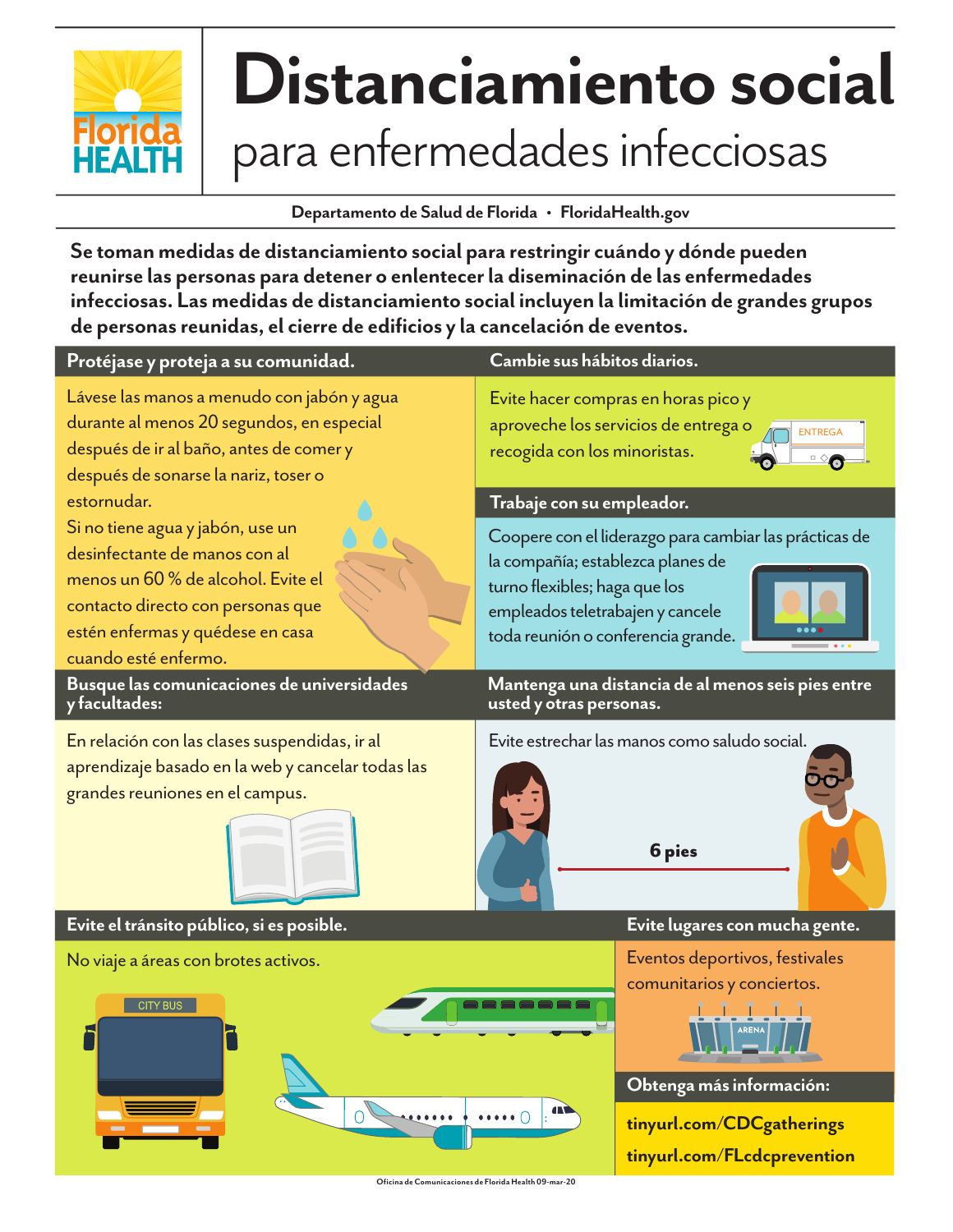

#### **Patients with COVID-19 have experienced mild to severe respiratory illness.**



**CDC.gov/travel**



For more information: **FloridaHealth.gov/COVID-19** and **tinyurl.com/u7oyx4s**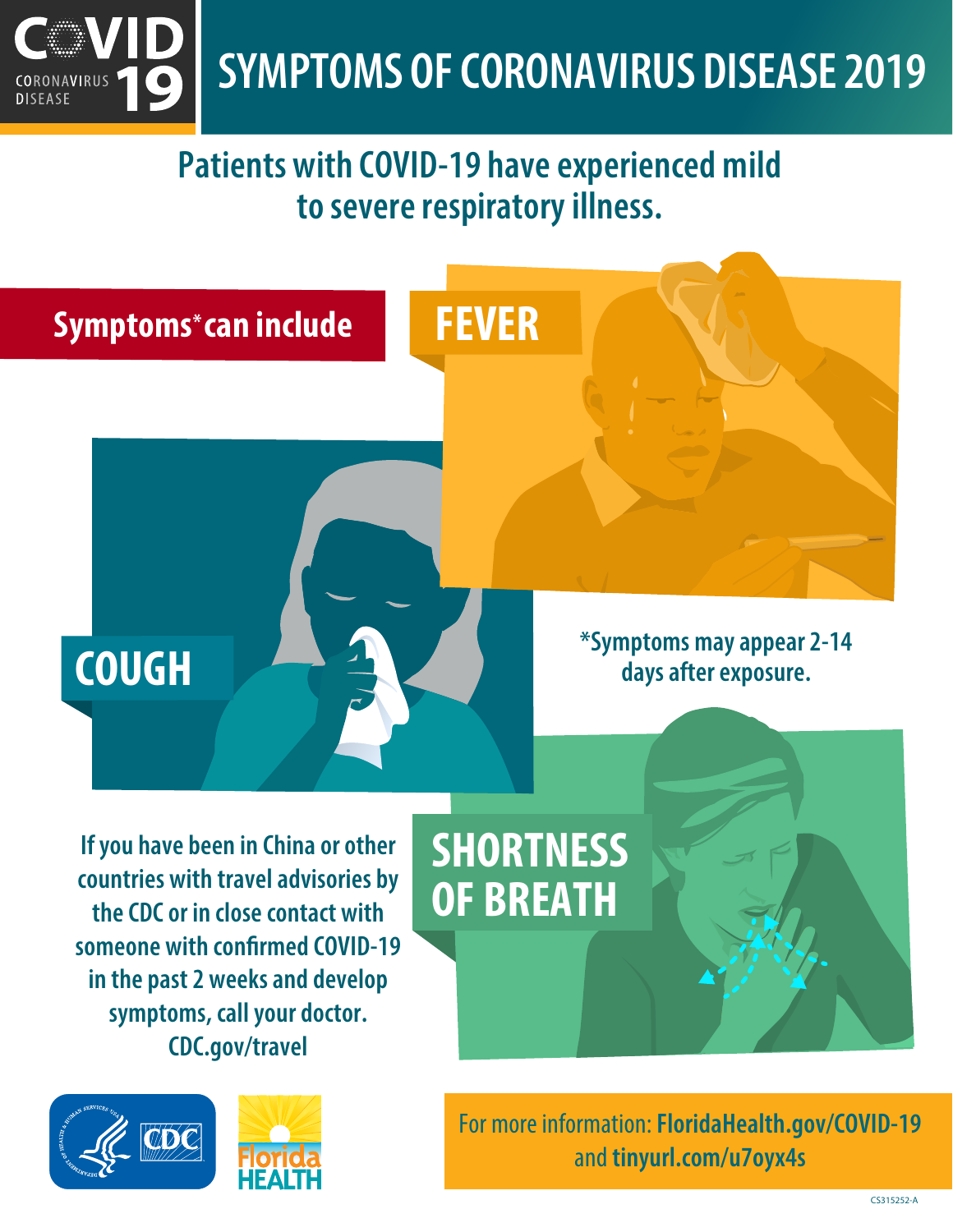#### **SÍNTOMAS DE LA ENFERMEDAD DEL CORONAVIRUS 2019**

### **Los pacientes con COVID-19 han presentado enfermedad respiratoria de leve a grave.**



**que tiene el COVID-19, o si usted vive o ha estado recientemente en un área en la que haya propagación en curso del COVID-19.**

**[cdc.gov/COVID19-es](http://www.cdc.gov/COVID19-es)**

**after exposure.**

CS 315252-B March 16, 2020, 1:35PM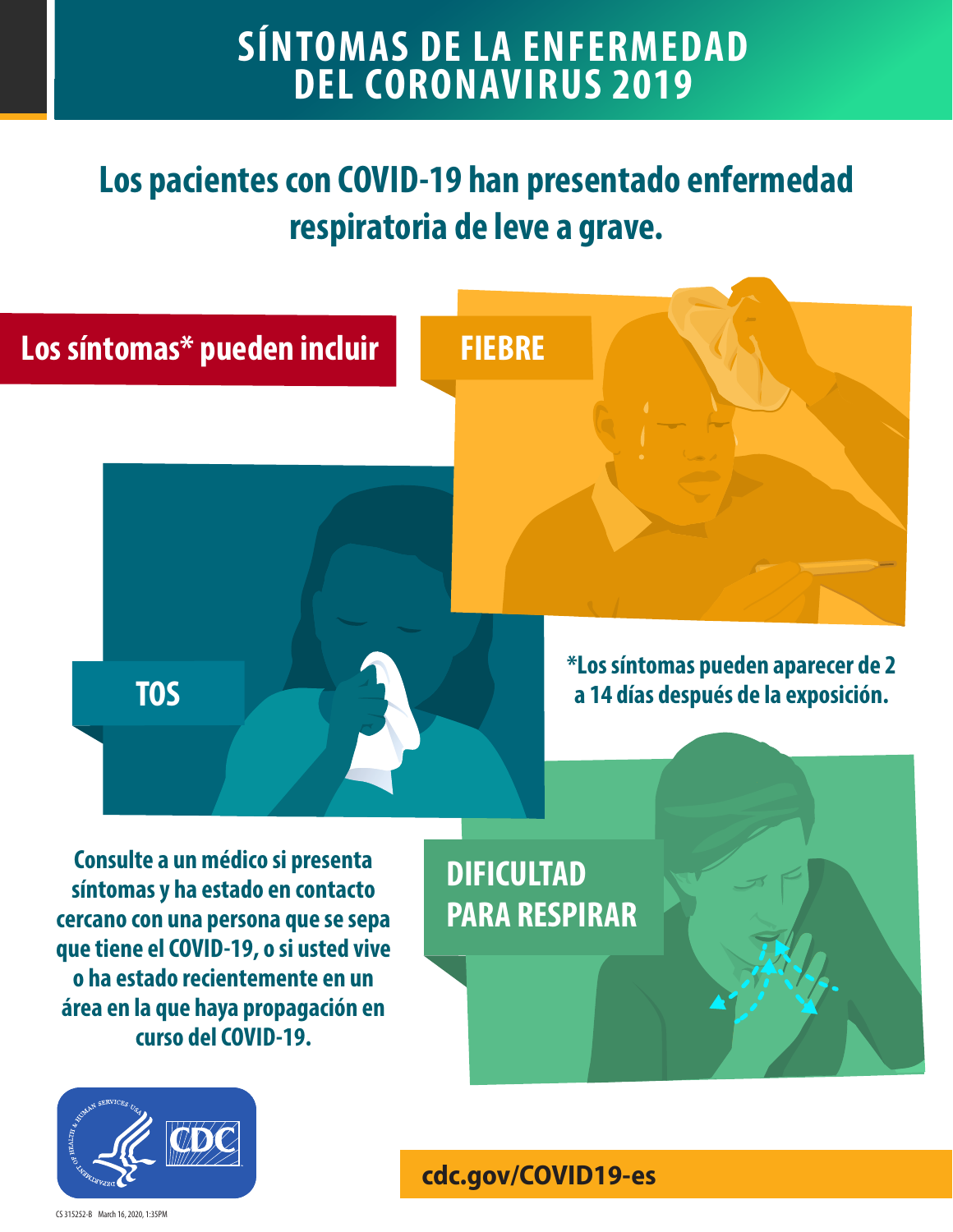#### **STOP THE SPREAD OF GERMS** CORONAVIRUS **DISEASE**

#### Help prevent the spread of respiratory diseases like COVID-19.

**Avoid close contact with people who are sick.** 



**Avoid touching your eyes, nose, and mouth.** 

**Stay home when you are sick, except to get medical care.**

UDC

**Cover your cough or sneeze with a tissue, then throw the tissue in the trash.**

**Clean and disinfect frequently touched objects and surfaces.**

**Wash your hands often with soap and water for at least 20 seconds.**

For more information: **FloridaHealth.gov/COVID-19** and **tinyurl.com/u7oyx4s**